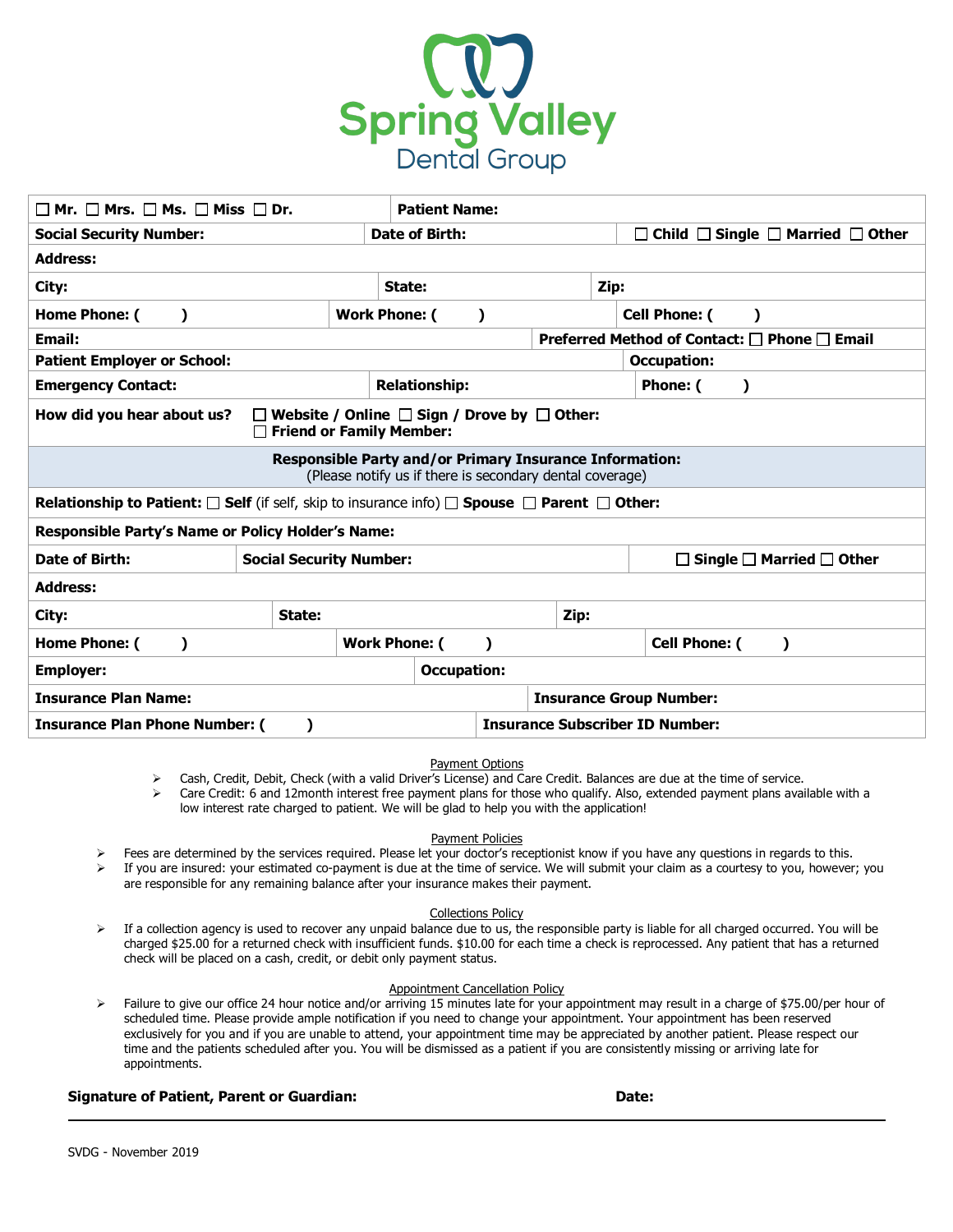

| <b>Patient's Name:</b>                                                                                                                                                                                                                                                                                                                                                                                                                                                                                                                                                                                                                       |                                                                                                                     |  |                        |                                          | Date of Birth:                                       |  |  |
|----------------------------------------------------------------------------------------------------------------------------------------------------------------------------------------------------------------------------------------------------------------------------------------------------------------------------------------------------------------------------------------------------------------------------------------------------------------------------------------------------------------------------------------------------------------------------------------------------------------------------------------------|---------------------------------------------------------------------------------------------------------------------|--|------------------------|------------------------------------------|------------------------------------------------------|--|--|
| If Minor - Parent's Name:                                                                                                                                                                                                                                                                                                                                                                                                                                                                                                                                                                                                                    |                                                                                                                     |  |                        |                                          |                                                      |  |  |
| <b>DENTAL HISTORY</b>                                                                                                                                                                                                                                                                                                                                                                                                                                                                                                                                                                                                                        |                                                                                                                     |  |                        |                                          |                                                      |  |  |
| Have you been having any specific problems? $\Box$ Yes $\Box$ No<br>Describe:                                                                                                                                                                                                                                                                                                                                                                                                                                                                                                                                                                |                                                                                                                     |  |                        |                                          |                                                      |  |  |
| <b>Last Dental visit:</b>                                                                                                                                                                                                                                                                                                                                                                                                                                                                                                                                                                                                                    | <b>Purpose:</b>                                                                                                     |  |                        | <b>Last Complete Exam:</b>               |                                                      |  |  |
| <b>Previous Dentist's Name:</b>                                                                                                                                                                                                                                                                                                                                                                                                                                                                                                                                                                                                              |                                                                                                                     |  |                        | <b>Phone Number: (</b><br>$\lambda$      |                                                      |  |  |
| Has fear or discomfort kept you from regular visits? $\Box$ Yes $\Box$ No                                                                                                                                                                                                                                                                                                                                                                                                                                                                                                                                                                    |                                                                                                                     |  |                        |                                          |                                                      |  |  |
|                                                                                                                                                                                                                                                                                                                                                                                                                                                                                                                                                                                                                                              | <b>Is your dental health:</b> $\Box$ Good $\Box$ Fair $\Box$ Poor<br><b>Do you feel decay?</b> $\Box$ Yes $\Box$ No |  |                        | <b>Gum Disease?</b> $\Box$ Yes $\Box$ No |                                                      |  |  |
| How often do you brush your teeth?                                                                                                                                                                                                                                                                                                                                                                                                                                                                                                                                                                                                           |                                                                                                                     |  |                        | How often do you floss?                  |                                                      |  |  |
| What other dental aids do you use (electric toothbrush, waterpik, etc.)? :                                                                                                                                                                                                                                                                                                                                                                                                                                                                                                                                                                   |                                                                                                                     |  |                        |                                          |                                                      |  |  |
| How do you feel about your smile? $\Box$ Good $\Box$ Fair $\Box$ Poor<br>Is there anything you'd like to change about your smile?<br>Are you interested in whitening your teeth? $\Box$ Yes $\Box$ No<br>Are you interested in straightening your teeth? $\Box$ Yes $\Box$ No<br>Would you be interested in a Juvéderm or Botox treatment? $\Box$ Yes $\Box$ No<br>Have you ever been told to take a pre-medication prior to dental treatment? $\Box$ Yes $\Box$ No<br>If yes, please describe why:<br>Is there anything else about having dental treatment that you would like us to know? $\Box$ Yes $\Box$ No<br>If yes, please describe: |                                                                                                                     |  |                        |                                          |                                                      |  |  |
|                                                                                                                                                                                                                                                                                                                                                                                                                                                                                                                                                                                                                                              |                                                                                                                     |  |                        |                                          |                                                      |  |  |
| <b>Name of your Physician:</b>                                                                                                                                                                                                                                                                                                                                                                                                                                                                                                                                                                                                               |                                                                                                                     |  | <b>MEDICAL HISTORY</b> |                                          | (if you do not have a physician, please write none.) |  |  |
| Last Exam:                                                                                                                                                                                                                                                                                                                                                                                                                                                                                                                                                                                                                                   |                                                                                                                     |  | <b>Phone Number: (</b> |                                          |                                                      |  |  |
| Women: Are you pregnant or think you could be pregnant? $\square$ Yes $\square$ No Expected Delivery Date:<br>Are you taking birth control? □ Yes □ No Nursing? □ Yes □ No<br>Are you under a doctor's care now? □ Yes □ No<br>If so, for what reason?                                                                                                                                                                                                                                                                                                                                                                                       |                                                                                                                     |  |                        |                                          |                                                      |  |  |
| Current use of any tobacco products? $\square$ None $\square$ Cigarettes $\square$ Cigar $\square$ Pipe $\square$ Chewing tobacco $\square$ Other<br>Because of anesthetic, we need to know if you currently or have used any street/illicit drugs. If so, please list:                                                                                                                                                                                                                                                                                                                                                                      |                                                                                                                     |  |                        |                                          |                                                      |  |  |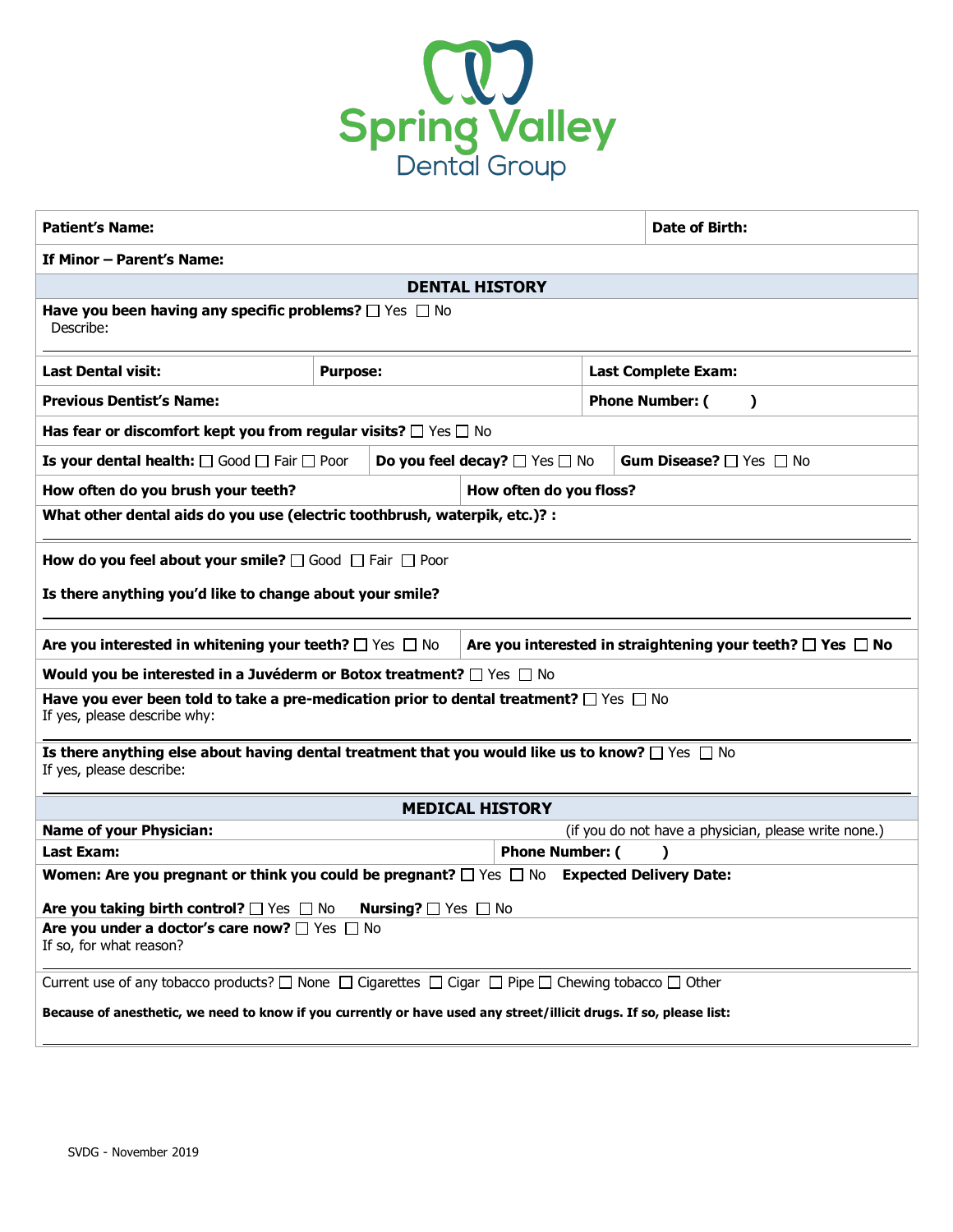

**Are you taking any pills, medication or prescription drugs?**  $\Box$  Yes  $\Box$  No

**Please List:** 

|                                                                                                                                                             | Do you have or have you ever been treated for any of the following? Please check all that apply.                                                                                                                           |                                                                                                                                                                                                                                                        |
|-------------------------------------------------------------------------------------------------------------------------------------------------------------|----------------------------------------------------------------------------------------------------------------------------------------------------------------------------------------------------------------------------|--------------------------------------------------------------------------------------------------------------------------------------------------------------------------------------------------------------------------------------------------------|
| $\Box$ AIDS/HIV<br>$\Box$ Acid Reflux / GERD<br>$\Box$ Allergy to $\Box$ Medications<br>$\Box$ Anesthetic $\Box$ Seasonal allergies<br>List:                | $\Box$ Cold sores / Fever blisters<br>$\Box$ Cortisone medicine<br>$\Box$ Diabetes<br>$\Box$ Diet (special / restricted)<br>$\Box$ Emphysema                                                                               | $\Box$ Nervous / Anxious<br>$\Box$ Neurological disorders<br>$\Box$ Osteoporosis<br>$\Box$ Pacemaker / Defibrillator<br>$\Box$ Parkinson's Disease<br>$\Box$ Psychiatric / Psychological care<br>$\Box$ Respiratory Problems<br>$\Box$ Rheumatic fever |
| $\Box$ Angina / Chest pain<br>$\Box$ Anti-depression treatment<br>$\Box$ Arthritis / Rheumatism<br>Type:<br>$\Box$ Artificial heart valves                  | $\Box$ Epilepsy / Convulsions<br>$\Box$ Excessive bleeding<br>$\Box$ Fainting / Dizzy spells<br>$\Box$ Glaucoma<br>$\Box$ Hay fever / Allergy / Hives<br>$\Box$ Heart (disease, attack, or surgery)<br>$\Box$ Heart murmur | $\Box$ Sickle Cell disease<br>$\Box$ Seizures<br>$\Box$ Sinus problems<br>$\Box$ Sexually transmitted diseases<br>$\Box$ Special Needs<br>Type:                                                                                                        |
| Date:<br>$\Box$ Artificial joints<br>Date:<br>$\Box$ Aspirin treatment / Blood thinner                                                                      | $\Box$ Hemophilia<br>$\Box$ Hepatitis: $\Box A \Box B \Box C$<br>$\Box$ High blood pressure or<br>$\Box$ Low blood pressure<br>$\Box$ High cholesterol<br>$\Box$ Hormone replacement treatment                             | Functions at age:<br>$\Box$ Stint (brain or spine)<br>$\Box$ Stroke<br>$\Box$ Substance abuse                                                                                                                                                          |
| $\Box$ Asthma / Inhaler<br>$\Box$ Blood disease<br>$\Box$ Bruise easily<br>$\Box$ Cancer<br>$\Box$ Chemotherapy / Radiation therapy<br>$\Box$ Chronic cough | $\Box$ Kidney trouble<br>$\Box$ Latex sensitivity<br>$\Box$ Liver disease / Yellow jaundice<br>$\Box$ Migraines<br>$\Box$ Multiple sclerosis                                                                               | $\Box$ Swollen ankles<br>$\Box$ Thyroid problems<br>$\Box$ Tuberculosis<br>$\Box$ Tumors<br>$\Box$ Ulcers<br>$\Box$ Use of CPAP machine /<br>Oral sleep devices                                                                                        |

Consent for Services/Assignment of Benefits:

After my exam, I authorize the doctor to perform the necessary treatment as needed. I authorize the release of any information relating to dental treatment to third party payers and/or other health practitioners for myself or my dependents by Spring Valley Dental Group / provider. I authorize my doctor to submit claims to be submitted for my dependents or myself. I understand that all insurance payments will be made directly to the doctor, unless otherwise specified by me.

**I have read the above conditions of treatment and agree to their contents.**

# **Signature of Patient, Parent or Guardian: Date:**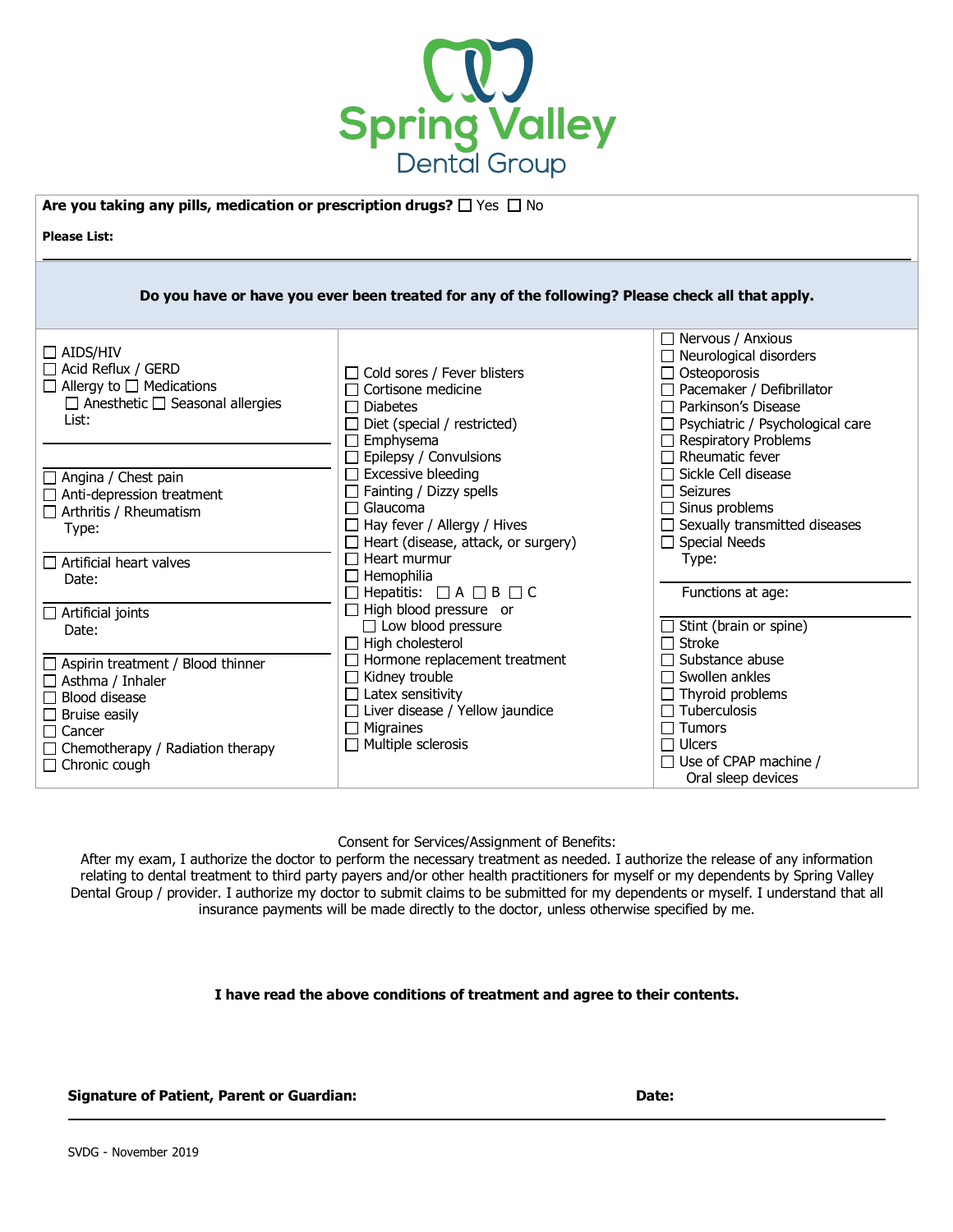

# **MEDICAL INFORMATION RELEASE FORM (HIPAA Release Form)**

**Name:** Date of Birth:

# **Release of Information**

 $\Box$  I authorize the release of information including the diagnosis, records; examination rendered to me and claims information. This information may be released to:

□ Spouse:

□ Children:

□ Other:

 $\Box$  Information is not to be released to anyone.

**This release of information will remain in effect until terminated by me in writing.**

| <b>Messages</b><br><b>Please call my:</b> $\Box$ Home $\Box$ Work $\Box$ Cell Phone:<br>Phone number: (                             |       |  |
|-------------------------------------------------------------------------------------------------------------------------------------|-------|--|
| If unable to reach me:<br>$\Box$ You may leave me a detailed message<br>$\Box$ Please leave a message asking me to return your call |       |  |
| The best time to reach me is:<br>Day:<br>Time:                                                                                      |       |  |
| Patient Signature:                                                                                                                  | Date: |  |
| Witness:                                                                                                                            | Date: |  |